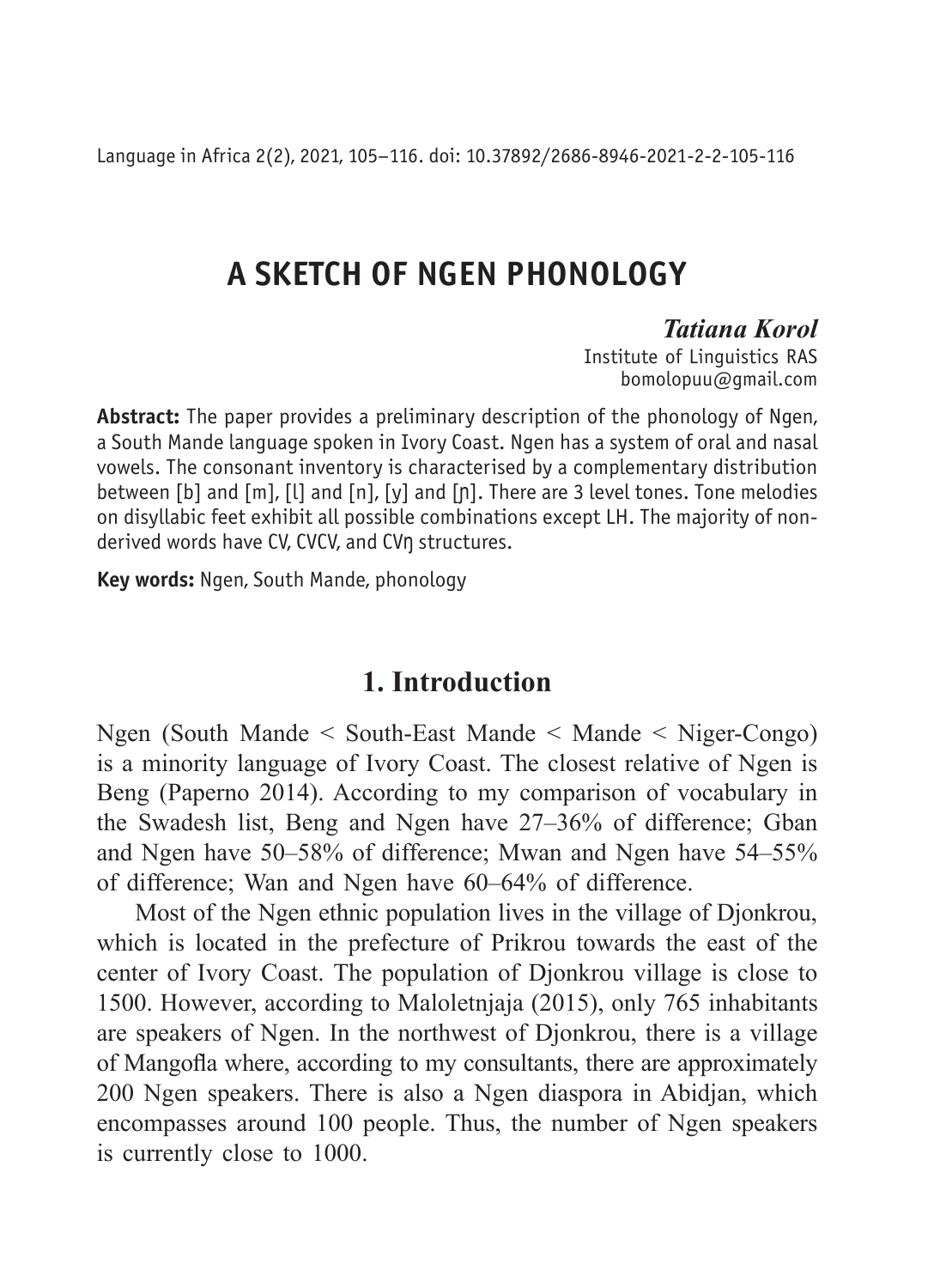The present paper is based on materials from the thesis of Anna Maloletnjaja (2015) and my own data recorded during a field trip in 2019, together with Valentin Vydrin. I worked with Kouassi Makaman Koffi (or Sualio Wattara, 41 y.o. at the time of the recording) who is an inhabitant of the Djonkrou village. The present sketch is based on approximately 2000 words and phrases. All the examples provided in this paper have been verified in field trip of 2021 with my second language assistant Kouadio Kouadio Yacouba (43 y.o.), who lived in Djonkrou before his marriage, then moved to Abidjan.

Here are the main typological characteristics of Ngen:

- 3 level tones (tonal rules require further research)
- nasal harmony on the foot (cf. §5.1)
- strict Subject-Auxilary-Object-Verb-X (other components) word order
- dependent noun precedes head noun in possessive constructions:  $N_{\text{GEN}}$  N
- numerals follow the nouns: N NUM
- no alienability contrast in possessive constructions.

# **2. Vowels**

#### **2.1. Overview of the vowel system**

Ngen vowels are arranged in two series, oral and nasal, as shown in Table 1.

*Table 1*

|      |           | Oral  |               |             | <b>Nasal</b> |               |                           |
|------|-----------|-------|---------------|-------------|--------------|---------------|---------------------------|
|      |           | Front | <b>Middle</b> | <b>Back</b> | Front        | <b>Middle</b> | <b>Back</b>               |
| High |           |       |               | u           | $\ddot{r}$   |               | $\overline{\mathfrak{u}}$ |
| Mid  | Upper-mid | e     |               | $\Omega$    |              |               |                           |
|      | Lower-mid | ε     |               | C           | $\hat{\xi}$  |               | $\tilde{S}$               |
| Low  |           |       | a             |             |              | ą             |                           |

#### **Phonological inventory of Ngen vowels**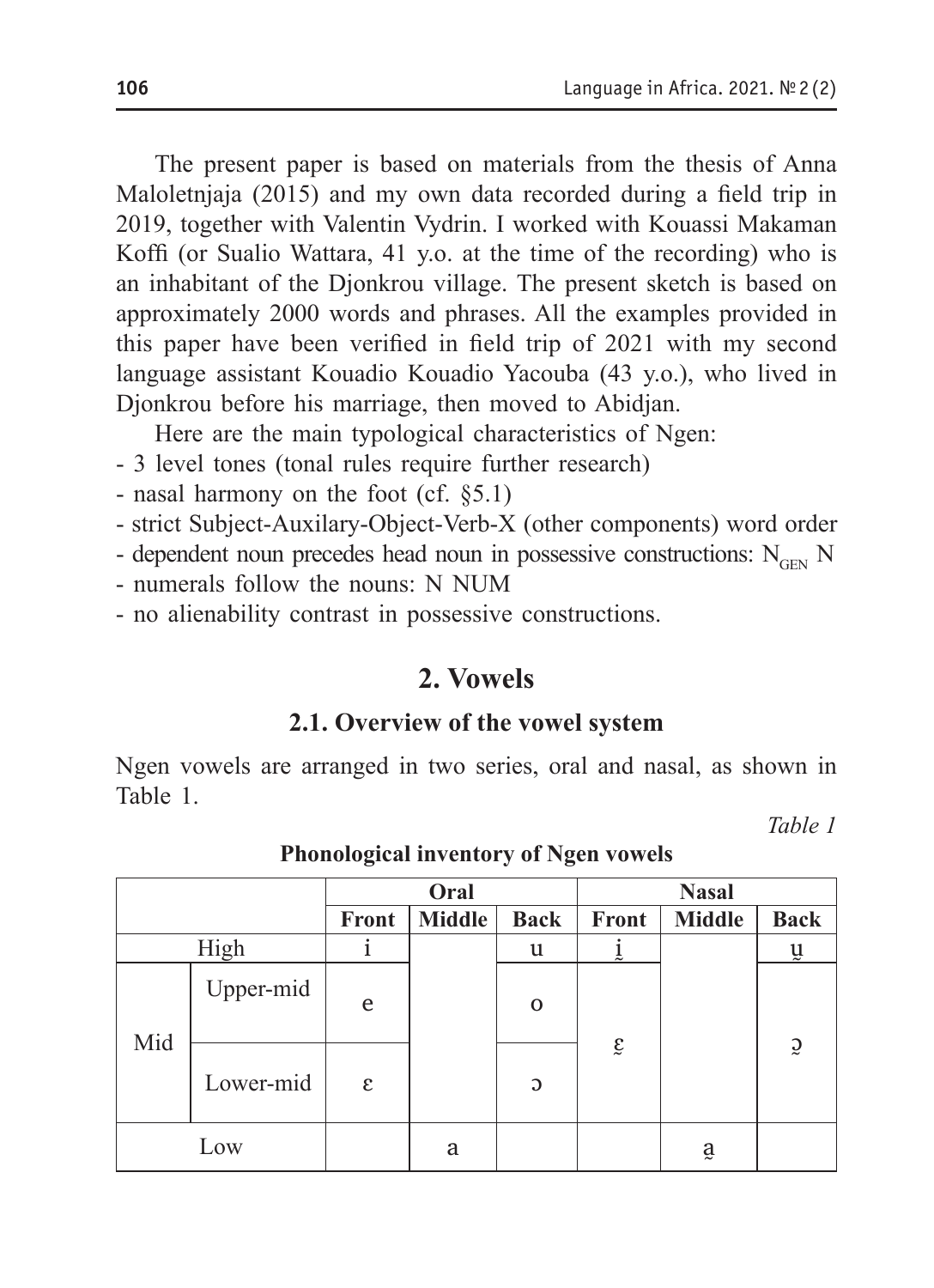Upper-mid nasal vowel counterparts to oral vowels do not occur:  $*$ /e/,  $*$ /o/.

Vowels from different series cannot be combined in the same foot (cf. §4.1). For example, feet like *tɛ̰̄ɛ̰̄* 'red' are allowed, but feet like *\*tɛ̰̄ɛ̄* are disallowed. /i/ in the first syllable of a foot of the type *Cili* is reduced to [ɨ], for example, *gìlì* [gɨ̀lì] 'war', *bìlī* [bɨ̀lī] 'wooden ceiling', *bili*  $[\underline{\text{61}}] \sim \text{min}$ ] 'head', *yirì* [yi·rì] 'tree', *pili* [pini] 'tail'.

Minimal pairs contrasting vowel height  $(1)$ –(5) and backness  $(6)$ – $(8)$ are shown below.

- (1) *yì* 'to sleep'  $y\hat{e}$  'to see'  $y\hat{a}$  '2sg.ps $T^+$ '
- (2)  $s\acute{\epsilon}$  'fire'  $s\acute{\iota}$  'to call'
- (3) *wɛ́lɛ́* 'bone' *wélé* 'problem'
- (4)  $p\text{\textit{t}}$  'to whistle'  $p\text{\textit{d}}$  'to bite'
- (5) *gù* 'smith'– *gò* 'to hide' *gɔ̀* 'to pass'– *gà* 'death'
- (6) *títí* 'often'– *tútú* 'for a long time'
- (7) *yè* 'to see' *yò* 'alcohol'
- (8)  $s\acute{\epsilon}$  'fire'  $s\acute{\epsilon}$  'between'

Minimal pairs contrasting oral and nasal vowels are shown in examples  $(9)$ – $(12)$ .

- (9) *ká* '2pl.bsc+' *ká̰ '*who*'*
- (10) *gbílí* 'dirty' *gbḭ́lḭ́* 'manioc/cassava'
- (11)  $\oint$ *gbɛ̃lɛ̃* 'wc' *gbɛ̃lɛ̃* 'to wait (or waiting)'
- (12) *kpóŋ́gbóŋ́* 'near' *kpɔ̰́ŋ́gbɔ̰́ŋ́* 'fat'

#### **2.2. Status of** *ŋ*

In addition to oral and nasal vowels, there is a syllabic nasal  $/p/$  or 'zero aperture vowel' (Bearth 1971: 44), which has been identified in other South Mande languages (Perekhvalskaya 2017; Idiatov & Aplonova 2017) (Aplonova & Vydrin 2017). The status of *ŋ* is controversial.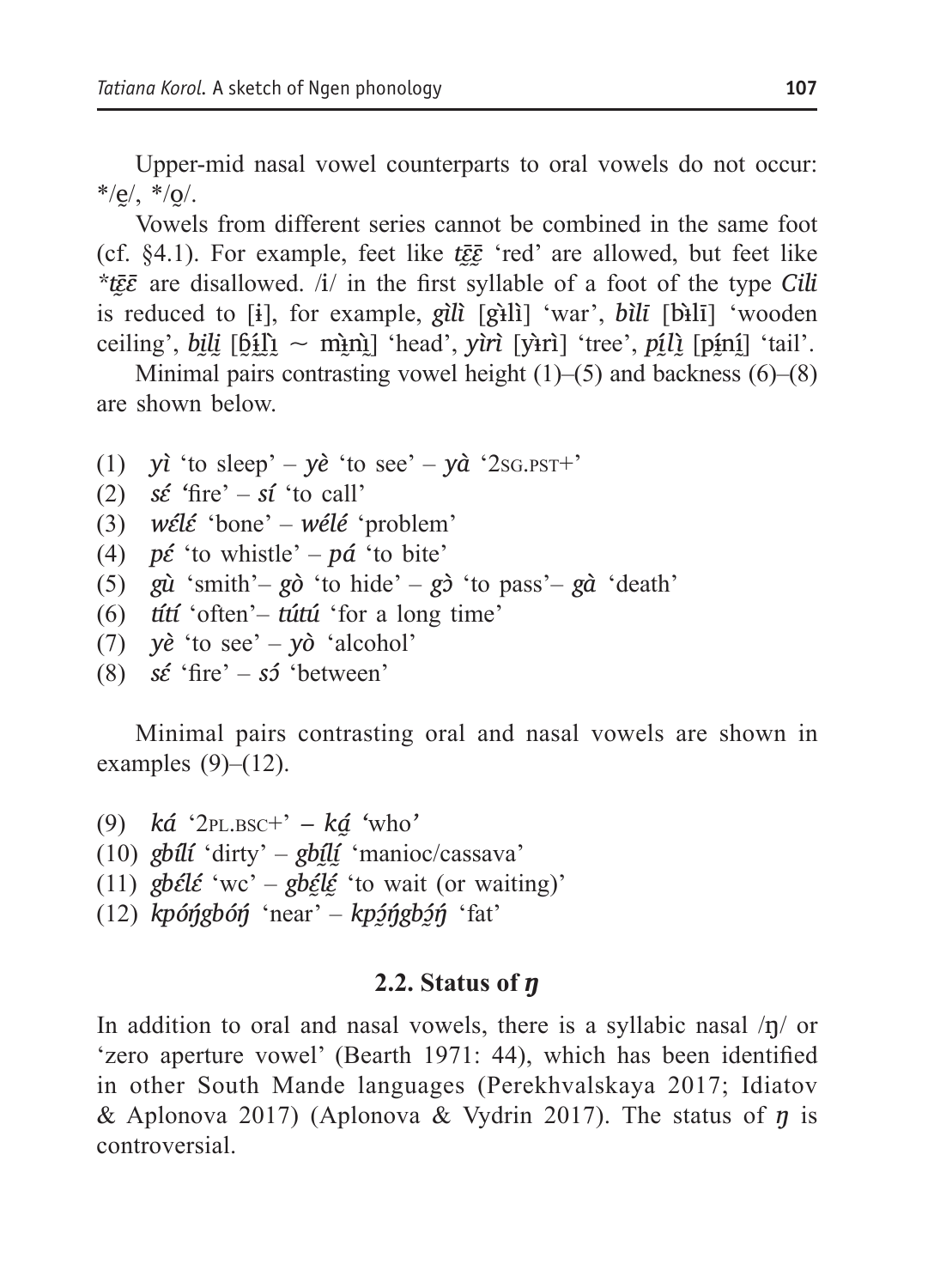*ŋ* usually appears at the foot-final position in CVŋ, ClVŋ, CVVŋ structures, e.g.: *gɔ̄ŋ̄* 'man', *tróŋ́* 'ear', *fūáŋ̄* 'copper'. It can bear a tone different from the tone of the preceding vowel, for example, *yāŋ́* 'how much',  $b\overline{z}$  'agama'. Moreover, the form of the the first personal pronoun is  $/\eta/$  [n<sup>ot</sup>] 1sg.bsc+  $\gamma$ <sup>1</sup>.

However, *ŋ* is realised as [ŋ] before a pause or before another vowel, e.g. *wīŋ̄ àkɔ̄* [wīŋ̄ àkɔ̄] 'three languages'.

- (13) *gbóŋ́ dō* [gbó**ń d**ō] 'one baboon'
- (14) *wīŋ̄ tízì* [wī**n̄ t**ízì] 'ten languages'
- (15) *bɔ̄ŋ́ sɔ́ŋ́* [bɔ̄**ń s**ɔ́ŋ́] 'six agamas'
- (16) *gbóŋ́ pālāŋ̄* [gbó**ḿ p**ālāŋ̄] 'two baboons'
- (17) *līŋ̄ gɔ́* [lī**ŋ̄g**ɔ́] 'woman's chest'
- (18) *gɔ̄ŋ̄ yò* [gɔ̄**ɲ̄ y**ò] 'man's alcohol'
- $(19)$   $\bar{\eta}$   $gb\bar{\delta}$  [ $\bar{\eta}$  mb<sub>5</sub>] 'my honey'
- $(20)$   $\bar{\eta}$  kp $\hat{y}$  $\hat{\eta}$  **[n**] mp $\hat{y}$  $\hat{\eta}$  'my reed'

In the data I have at the moment, a word-initial  $/\eta$  is attested in the words  $\hat{\eta}$ *sīŋ̃* [n̂sīŋ̄] 'four',  $\bar{\eta}$ *g*ĝ $\left[$   $\bar{\eta}$ *g*ĝ $\right]$  'Ngen' and  $\hat{\eta}$  [ŋ̃] 1sg.bsc+ 'I'. In word-border contexts  $\eta$  is assimilated by the place of articulation of the following consonant.

On the one hand, dissimilar tones in CVŋ-structures and the existence of  $\eta$ <sup>'</sup> 1s<sub>G</sub>, Bsc<sup>+</sup>' are an argument to treat  $/\eta$  as a vowel, but on the other hand, Cn-syllables are not attested and  $/\eta$  is assimilated by the place of articulation of the following consonant, which does not allow to analyze it as a "standard" vowel.

#### **3. Consonants**

The consonant system distinguishes six places of articulation: labial, dental, palatal, velar, glottal and doubly-articulated labiovelars. Consonant phonemes are represented in Table 2.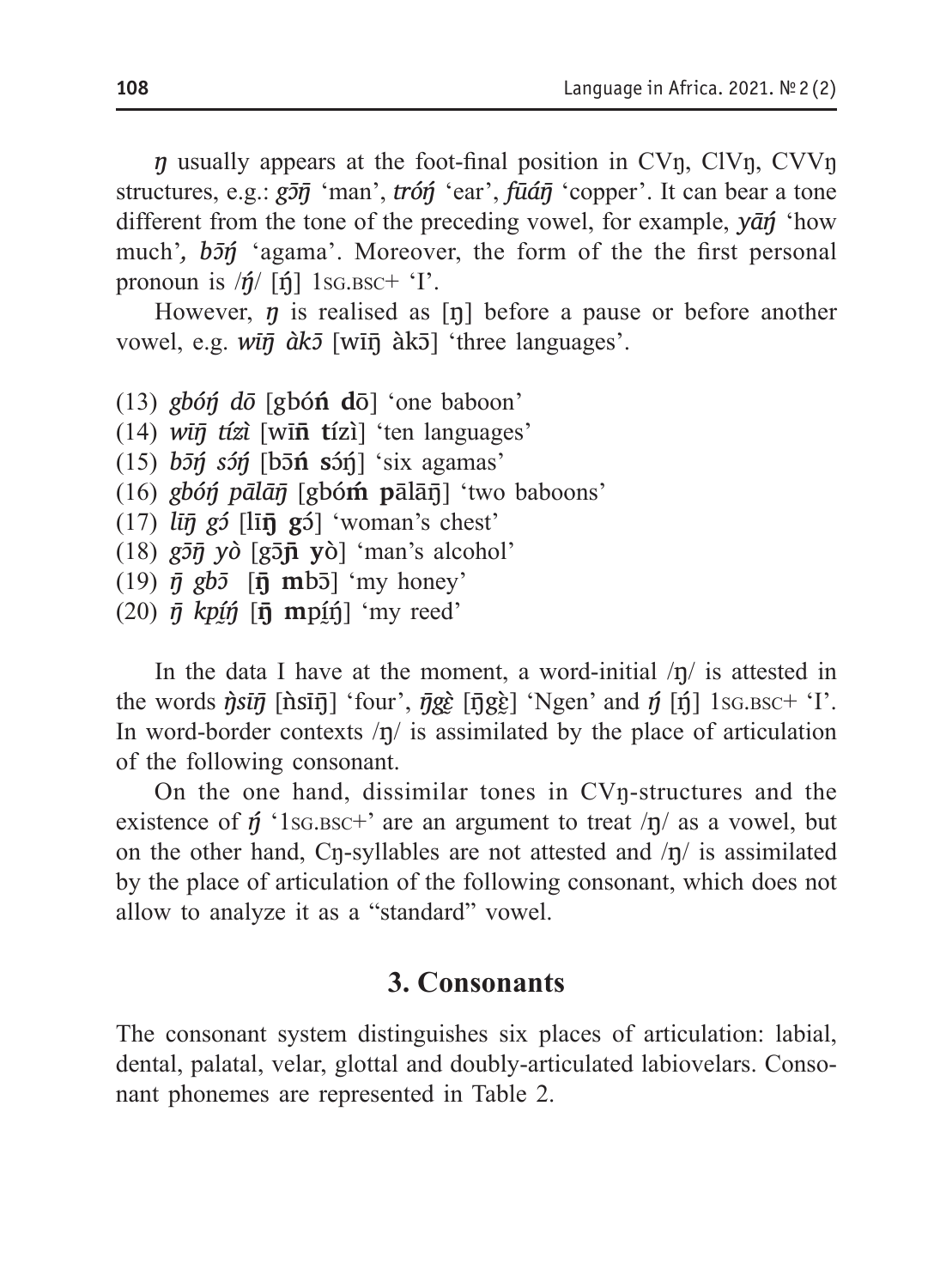|            |    | labial         | dental                 | palatal | velar   | labiovelar   glottal    |  |
|------------|----|----------------|------------------------|---------|---------|-------------------------|--|
| stops      |    | vd   b $[b/m]$ | d                      |         | g       | $\overline{gb}$         |  |
|            | VS | р              |                        |         | k[c, k] | $\widehat{\mathrm{kp}}$ |  |
| fricatives | vd | v              | z                      |         |         |                         |  |
|            | VS |                | S                      |         |         |                         |  |
| sonorants  |    |                | $1$ [l/n, r]   j [j/n] |         |         | w                       |  |

**Inventory of consonant phonemes**

There are several notes about Table 2. First, phonеtic realisations of phonemes are given in brackets. Second, allophones contrasted by the feature "oral / nasal" are presented in the same cell, separated by a slash (cf.  $\S5$ ). Third, in what follows, phonemes  $\sqrt{k}p$ ,  $\overline{gb}$  will be written without tie i.e. kp, gb. Finally, the approximant /j/ is represented as *y* in what follows, and *j* stands for the palatal plosive /ɟ/.

The lateral [I] and the vibrant  $[r \sim r]$  are allophones of the same phoneme /l/. It is realized only as [l] in foot-initial position, but not as  $[r \sim r]$ . In foot-internal position in an oral foot the allophones are distributed as follows: [r~ɾ] after dental and palatal consonants (21)– (26), and [l] otherwise (27)–(29).

- (21) *jàlā* [jàrā] 'lion'
- (22) *jèlè* [jèrè] 'hot'
- (23) *tlóŋ́* [tróŋ́] 'ear'
- (24) *dlá* [drá] 'to fall'
- (25) *sālā* [sārā] 'to take'
- (26) *zūlūŋ̄* [zūrūŋ̄] 'driver ant'
- (27) *pálá* [pálá] 'house'
- (28) *gàlà* [gàlà] 'month'
- (29) *wélé* [wélé] 'problem'

The glide /w/ is optionally deleted at morpheme boundaries, especially in function words, e.g. *kàlà wō* [kàlà ō] 'to put down'.

*Table 2*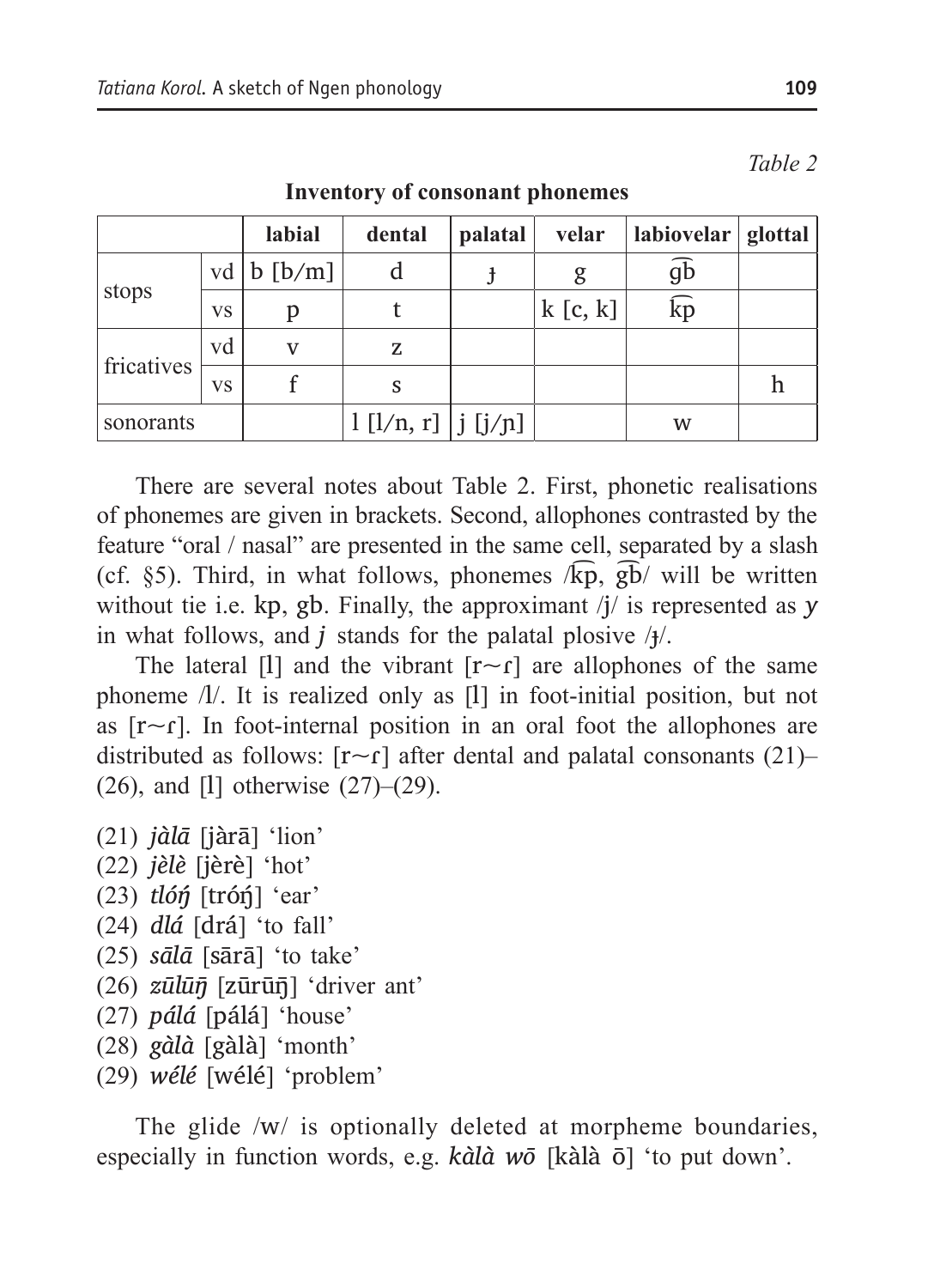Palatal [c] and velar [k] are allophones representing one phoneme, /k/. [c] appears before front vowels, and [k] before back vowels and middle /a/. For example see (30)–(34).

- $(30)$  *k* $\epsilon$ <sup>[</sup> [c $\epsilon$ <sup>[</sup>] 'house'
- (31) *kī* [cī] 'skin, paper'
- (32) *kóŋ́* [kóŋ́] 'sorrow'
- (33) *kɔ́ŋ́* [kɔ́ŋ́] 'crotchet'
- (34) *kálí* [kálí] 'peanut'

On the other hand, palatal  $/j/$  and velar  $/g/$  are not allophones, but phonemes, e.g. :  $i\delta$  'make noise.pst' –  $g\delta$  'basket'.

Glottal [h] is attested in two words, *hā* 'hundred', probably borrowed from English 'hundred' (Djonkro village has stable commercial relations with Ghana), and *gbɔ̀hɔ̀lɔ̀* 'heavy'.

### **4. Syllable features**

In my analysis of the Ngen syllable, I follow (Bolli 1976) (as cited by (Vydrin 2008)), who postulates two types of syllables: "minor", V, and "major", CV or CCV. A minor syllable can be represented by any vowel (including *ŋ*), while a major syllable can have any vowel but *ŋ*. Any consonant can occupy the initial position in a major syllable, while in the second consonantal position of the CCV syllable, only *l* is possible.  $\Lambda$  is realised as [r] after initial dental and palatal stops  $\Lambda t$ ,  $/d$ , see examples in Table 4 and in  $(21)$ – $(26)$ .

### **5. Feet**

Feet in South Mande languages are defined by Vydrin (2008) as "metric feet", mono- or polymoraic units which have several properties: vowel harmony, restrictions on the internal structure and on the inventory of intervocalic consonants. Feet also can contain several syllables or only one syllable, and such one-syllable-feet are rather numerous. Grammatical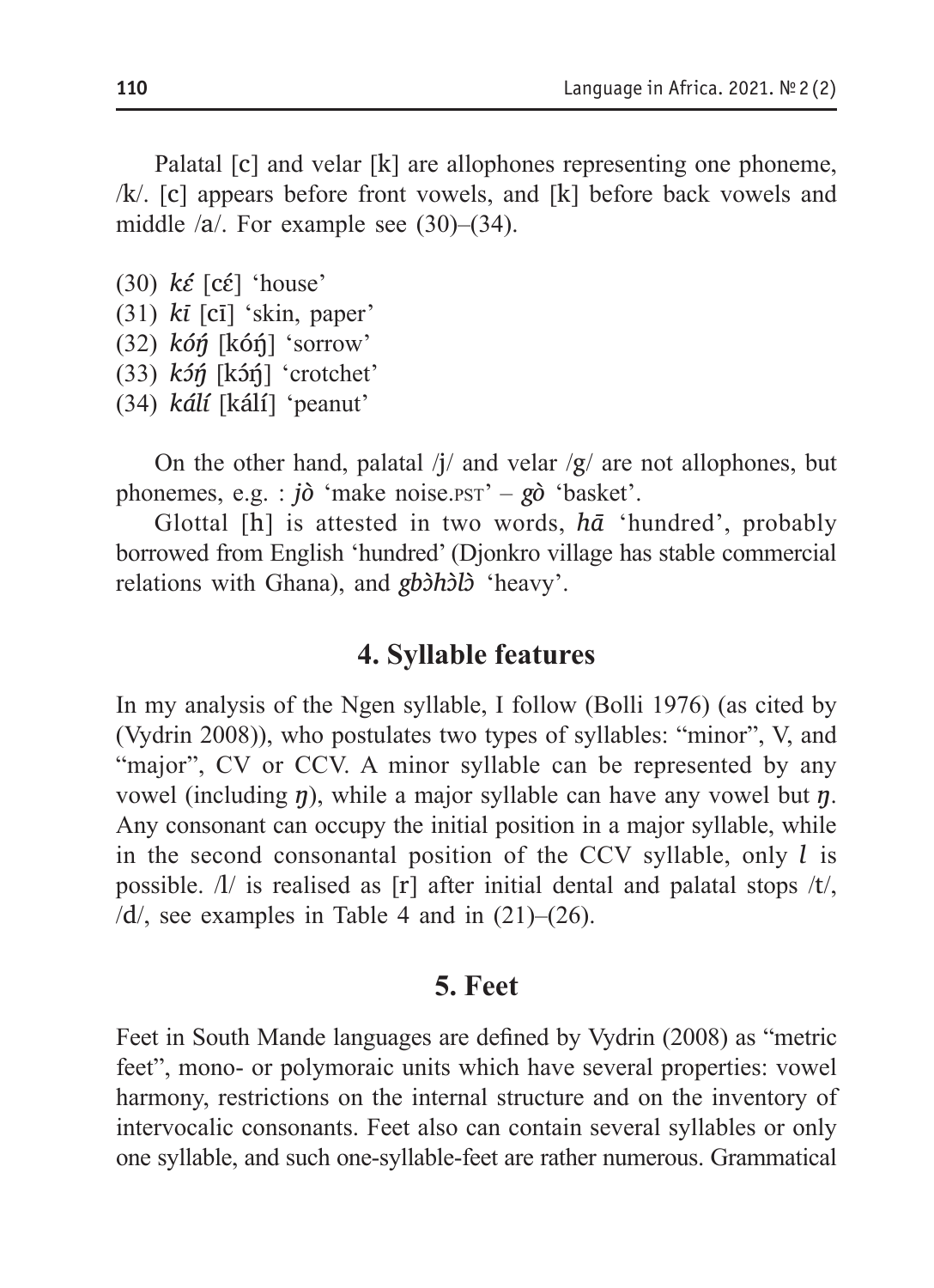tones are applied to the metric foot, rather than to a syllable or a mora. Finally, feet exist in languages without stress, for example, Guro (Kuznetsova & Kuznetsova 2017) or Mano (Khachaturyan 2015).

There are several arguments to postulate feet as the main prosodic (rhythmic) unit of Ngen. First, there is a nasal-oral harmony within the limits of a foot. Second, there is a restriction for front vowels after back vowels in CVCV structures. Third, in *Cili* feet, initial /i/ reduces to  $[i]$ . Fourth, phoneme  $\Lambda$  is realised only as  $[1]$  in the foot-initial position, but not as  $[r \sim r]$ . In the foot-internal position in oral feet, the allophones are distributed:  $[r \sim r]$  after dental and palatal consonants and [l] otherwise. Fifth, a bigger part of CVlV or CVlVŋ words in vocabulary has the same tone on both vowels, i.e. *gbàlà* 'sponge', *kálá* 'to steal', *kúlú* 'piece', *lɛ̄lɛ̄ŋ̄* 'song', *pílí* 'tail', *póló* 'food', etc.

At the present moment, there are not enough data about to check all the criteria of South Mande foot suggested in (Vydrin 2008). Especially tonal data of CVV, CVVŋ feet and the restrictions on the consonants in the intervocalic position for CVCV,  $C_1VC_2V$  feet.

In what follows, C stands for any consonant except /l/, *l* stands for the consonant  $\Lambda$ , V is any vowel, and  $\eta$  is a foot-final nasal. Feet in Ngen consist of the prosodic types shown in Table 3.

*Table 3*

| <b>Foot structures</b> | <b>Examples</b>                                                                             |
|------------------------|---------------------------------------------------------------------------------------------|
| V                      | $\grave{e}$ '3sg. BSC+', $\grave{a}$ '3sg. POSS'                                            |
| CV                     | $b\hat{a}$ 'rope', $f\hat{\epsilon}$ 'wind'                                                 |
| <b>CVV</b>             | giè 'good', p55 'field', gāé 'corpse'                                                       |
| CVn                    | $b\bar{a}\bar{\eta}$ 'ground', $s5\eta$ 'tooth'                                             |
| CVV <sub>η</sub>       | píóń 'arrow head', fúán 'alluminium'                                                        |
| <b>CIV</b>             | tré 'yams', zlà 'spouse'                                                                    |
| ClV <sub>n</sub>       | trón 'ear', drín 'tomorrow'                                                                 |
| CVIVn                  | $l\bar{\varepsilon}l\bar{\varepsilon}\bar{\eta}$ 'song', $p\bar{a}l\bar{a}\bar{\eta}$ 'two' |
| <b>CVIV</b>            | gīlī 'cola nut', kálá 'to steal'                                                            |

**Foot structures**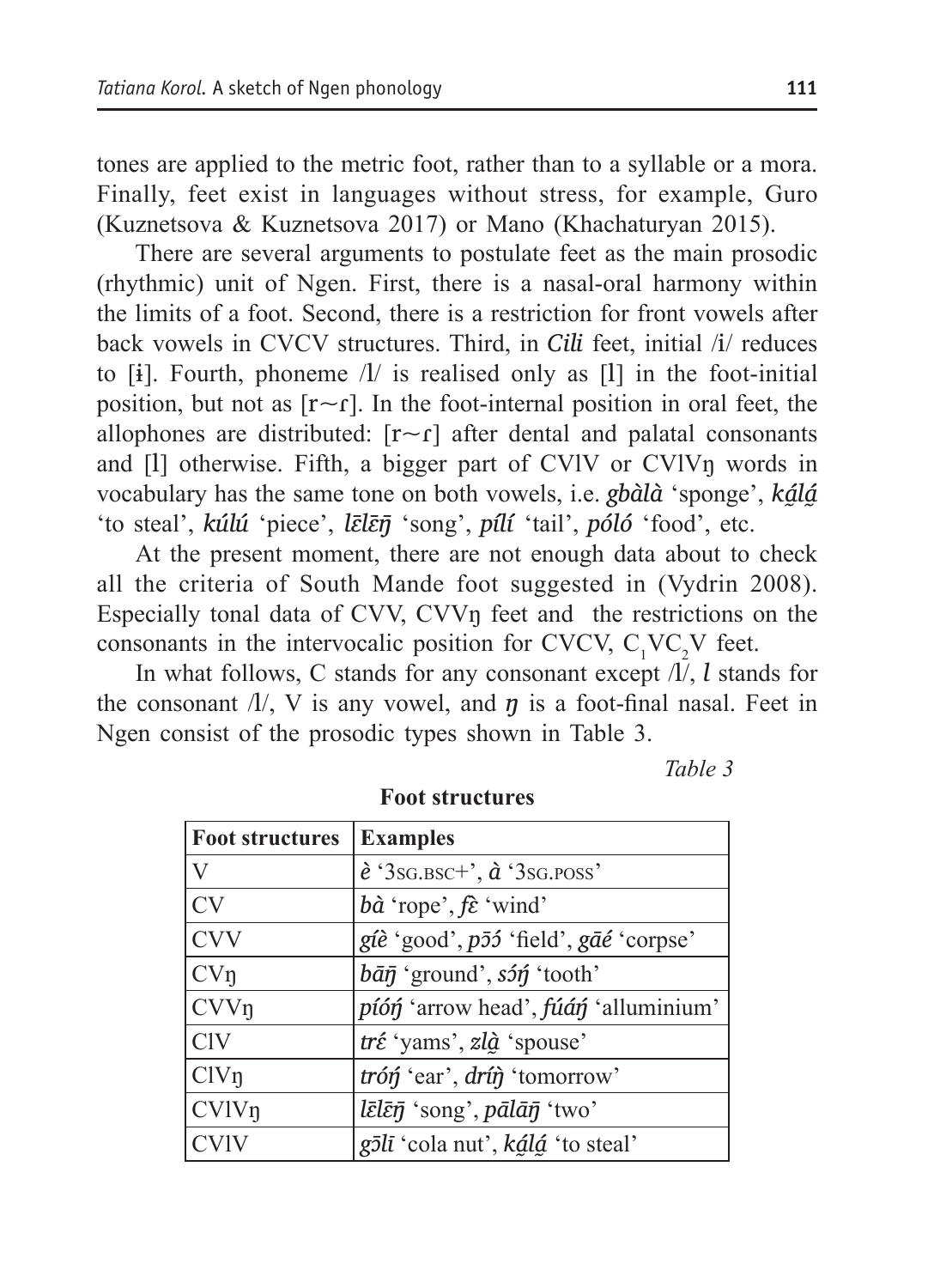### **6. Word structure**

Most of the words in my dictionary (containing ~850 items) represent CV, CVCV, CVŋ structures. Structures of V, VCV-type<sup>1</sup> are not frequent, in comparison to neighbouring Beng and Gban.  $CV_1V_1$ n structures are not attested, and vowels in CVVŋ structures are never identical. There are /a/, /e/ in the syllable of the V type, but not /u/, /o/, /ɔ/, /ɛ/, e.g.: *àkɛ̰̀lɛ̰̀wā* 'spider', *ēbúbú* 'bright'. CVlV structures often have two similar vowels and tones, e.g.: *gàlà* 'month', *pálá* 'house', *wúlú* 'ghost', *bīlī* 'parcel of forest', *mɛ̰̀lɛ̰̀* 'chicken'.

In the data I have at the moment, there is a restriction: back vowels cannot follow front vowels in the same word, i.e. words like *\*bibu* are disallowed. Only 7 lexemes from ~850 contradict this restriction:  $p\grave{\epsilon}l\bar{\sigma}$ 'to jump', *tíótíó* 'scissors', *bɛ̀wō* 'to dance', *dèú* 'wild cat', *píóŋ́* 'sharp', *yīpú* 'sun'.

# **7. Nasal harmony**

The feature of nasality is associated with all phonemes of a foot, including the consonants, but excluding  $\eta$  which is not subject to nasal harmony (it can combine with nasal and oral elements). Nasal consonants have no phonological status in Ngen, these are allophones of their oral counterparts. This phenomenon is typical of South Mande languages (this interpretation was advanced for the first time by Le Saout (1973)).

As shown in Table 4, three approximants and one stop have nasal and oral allophones. The choice of a nasal or an oral allophone depends on the vowel type in the foot: there are nasal allophones for nasal vowels and oral variants for oral vowels. For example, *bili* [ $\delta$ ilì ~ mini] 'head' has various phonetic realisations; it provides evidence for nasal and oral sonants to be allophones. It is important to stress that a foot, but not a word or syllable is the main domain of nasalization.

<sup>&</sup>lt;sup>1</sup> These lexemes are likely borrowings from the Ando dialect of Baule.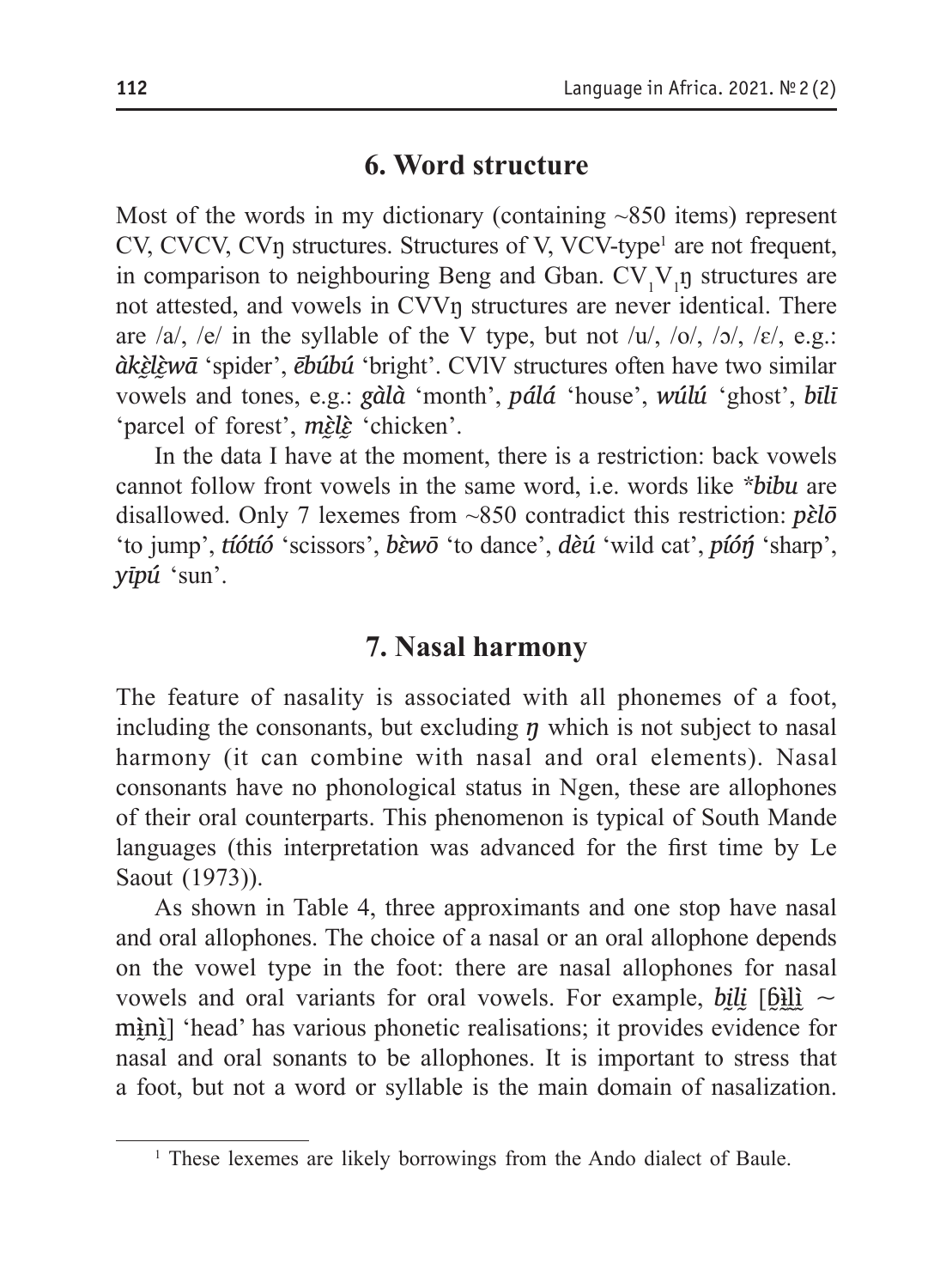Feet with oral sonants and nasalized vowels (such as \*[la], \*[ba], \*[ya̰], \*[na], \*[ma], \*[ɲa]) are not attested. Oral and nasal allophones are represented in Table 4.

*Table 4*

| <b>Phoneme</b> | <b>Phonetic realization Phonetic realization</b><br>without nasalisation with nasalisation |                   |
|----------------|--------------------------------------------------------------------------------------------|-------------------|
|                | l b l                                                                                      | $\lceil m \rceil$ |
|                |                                                                                            | n                 |
| 'V'            | l v l                                                                                      | l n l             |
|                | [w]                                                                                        |                   |

**Oral and nasal allophones of consonants**

In the current version of the Ngen-English dictionary, the initial [ŋ] is attested in three words:  $\vec{\eta}$ *sū*j [n̂sīn̄] 'four',  $\vec{\eta}$ *gāā* [ŋ̄gāā] 'ring',  $\bar{\eta}g\dot{\varepsilon}$  [ $\bar{\eta}g\dot{\varepsilon}$ ] 'Ngen'. Moreover, there are words with initial /w/ plus a nasal vowel, for example:  $w\bar{a}l\bar{a}\bar{\eta}$ -wā $l\bar{a}\bar{\eta}$  [wālān̄-wālān̄] 'worm'. Thus, contrary to expectations, the /w/ phoneme does not has an allophone  $[\eta]$  at the present moment. To sum up, phonemes  $\Delta/2$ ,  $\Delta/2$ ,  $\Delta/2$ have two allophones each: nasal and non-nasal. /w/ has no nasal allophone.

# **8. Tone**

Ngen has 3 level tones, shown in Table 5. Stress has not been observed.

*Table 5*

| Tone   | <b>Notation</b> Example |                                                           |                                      |
|--------|-------------------------|-----------------------------------------------------------|--------------------------------------|
| High   | â                       | $\vert d\acute{o}$ 'termite' $\vert b d\acute{n}$ 'sheep' |                                      |
| Middle |                         | $\vert d\bar{\sigma}$ 'one'                               | $ \bar{b}\bar{a}\bar{\eta}$ 'ground' |
| Low    | à                       | $\vert d\hat{o}$ 'cobra'                                  | $b\hat{a}\hat{\eta}$ 'wing'          |

**Examples for tonal contrasts**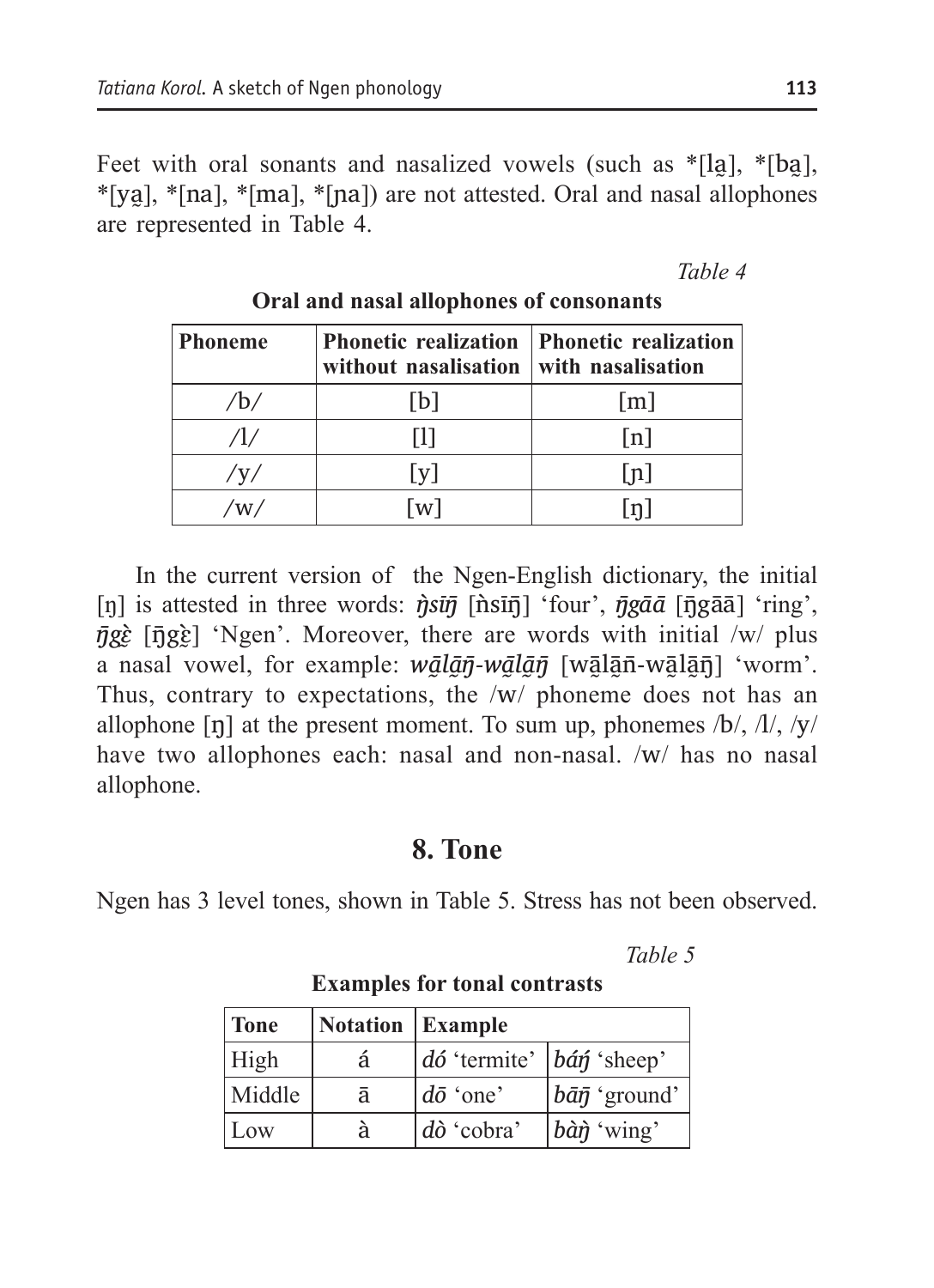*Table 6*

It is assumed in this paper that the basic tone-bearing unit (TBU) is a single vowel (including  $\eta$ ) or 'minor syllable', but a 'major' one, because sequences of two vowels CVV in major syllables can bear either similar or dissimilar tones e.g.: *sùà* 'money', *tāá* 'pothole', *gíè* 'good'.

Melodies at the word level are diverse. A few observations can be shown here. Tone melodies on disyllabic feet exhibit all possible combinations except LH, as shown in Table 6.

**Melody Ngen Gloss** HH *básá* 'other' MM *gɔ̄lī* 'cola nut' LL *ɲɛ̰̀nɛ̰̀* 'star' HM *dádā* 'to suck' HL *jénɛ̰̀* 'onion' MH *bōló* 'maize' ML *kɔ̰̄ɲà̰* 'crocodile' LM *kɛ̀tɛ̄* 'mat'

**Diversity of tone melodies on CVCV structures**

# **9. Conclusion**

Ngen is a typical South Mande language. It has 2 series of vowels, oral and nasal. There is a consonant inventory typical to the South Mande group with one special feature, which is the absence of implosive consonant phonemes. The consonant inventory is marked by a complementary distribution between [b] and [m], [l] and [n], [y] and [n]. There is evidence of nasal harmony. There are 3 level tones. Tone melodies on disyllabic feet exhibit all possible combinations except LH. Most of the non-derived words have CV, CVCV, CVŋ structures.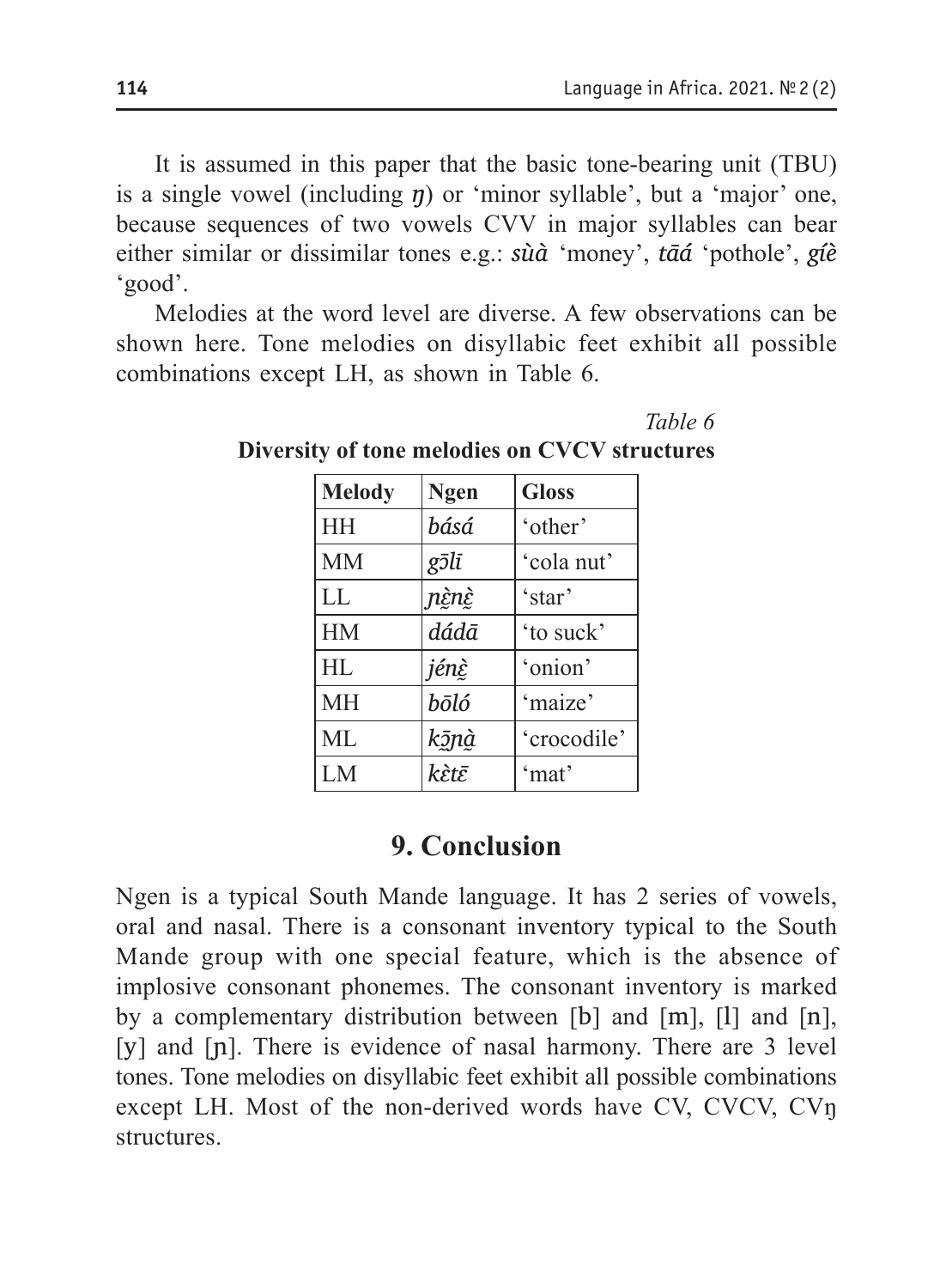#### **Abbreviations**

| $+$ – affirmative polarity series   | $PST - past series of pronouns$ |
|-------------------------------------|---------------------------------|
| $Aux -auxiliary$ verb               | $PL$ - plural                   |
| $C$ – consonant                     | $S$ – subject                   |
| BSC – basic series of pronouns      | $sG$ – singular                 |
| $O - object$                        | $TBU$ – tone-bearing unit       |
| poss – posessive series of pronouns | $V$ – vowel or verb             |

#### **Acknowledgements**

The research was conducted in terms of the project supported by Russian Science Foundation, grant No. 17-78-20071 fulfilled in the Institute of Linguistics, Russian Academy of Sciences.

I express my sincere gratitude to my Ngen consultants Kouassi Makaman Koffi (Sualio Wattara) and Kouadio Kouadio Yacouba, as well as to Valentin Vydrin who has supervised my research.

#### **References**

- Aplonova, Ekaterina & Vydrin, Valentin. 2017. Goo jazyk [The Goo language]. In Vydrin, Valentin & Mazurova, Yulia & Kibrik, Andrej A. & Markus, Elena (eds.), *Jazyki mira: jazyki mande* [Languages of the world: Mande languages], 457–469. St. Petersburg: Nestor-Istorija.
- Bearth, Thomas. 1971. *L'énoncé toura (Côte d'Ivoire)*. Norman: Oklahoma University.
- Bolli, Margrit. 1976. *Etude prosodique du Dan (Blossé)*. Abidjan: Institut de linguistique appliquée – Société Internationale de Linguistique. (Publications conjointes ILA-SIL 1.)
- Idiatov, Dmitry & Aplonova, Ekaterina. 2017. Tura jazyk [The Tura language]. In Vydrin, Valentin & Mazurova, Yulia & Kibrik, Andrej A. & Markus, Elena (eds.), *Jazyki mira: jazyki mande* [Languages of the world: Mande languages], 583–616. St. Petersburg: Nestor-Istorija.
- Khachaturyan, Maria. 2015. Grammaire du mano. *Mandenkan. Bulletin semestriel d'études linguistiques mandé* 54. 1–252.
- Kuznetsova, Natalia & Kuznetsova, Olga. 2017. Guro jazyk [The Guro language]. In Vydrin, Valentin & Mazurova, Yulia & Kibrik, Andrej A.